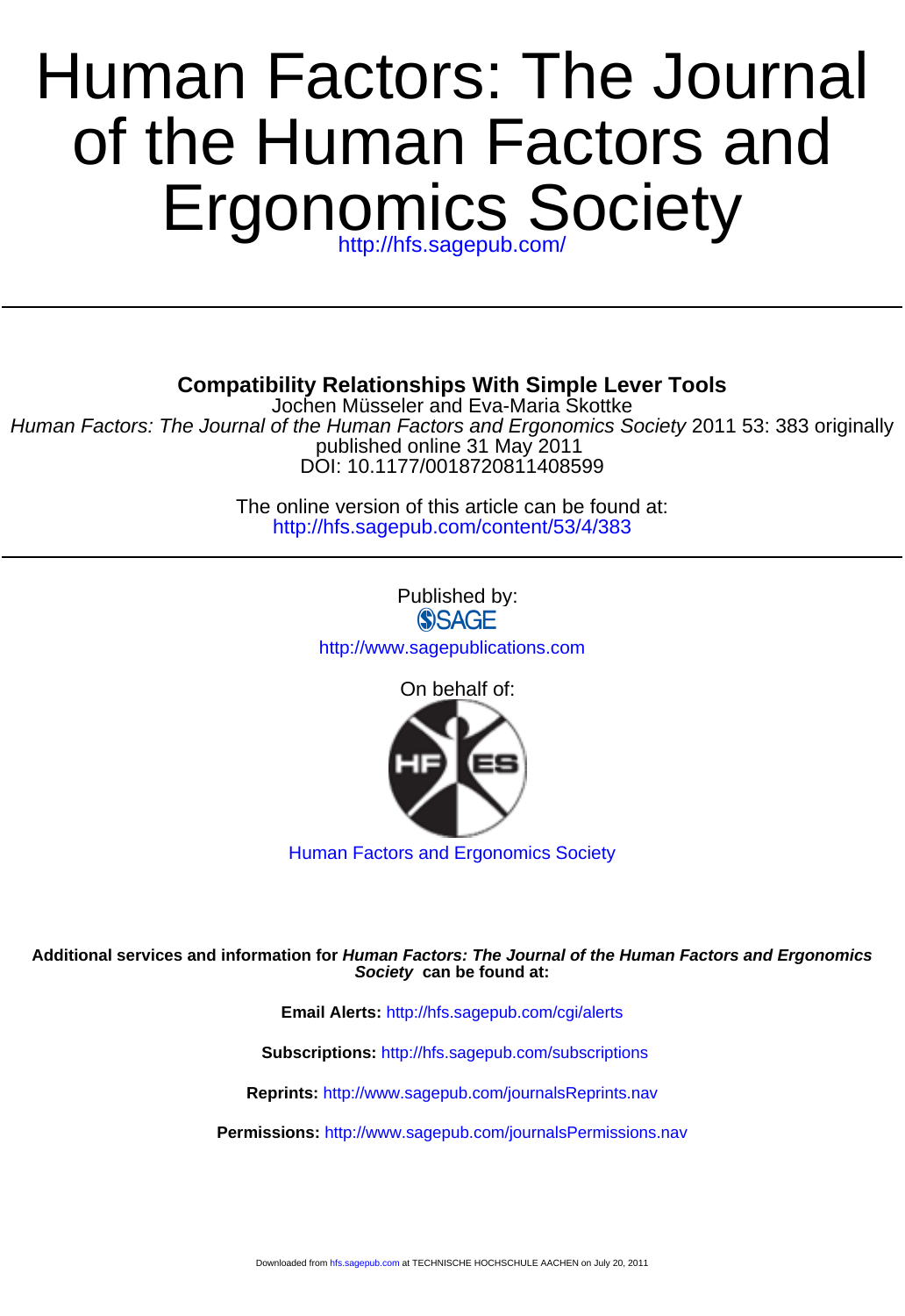# Compatibility Relationships With Simple Lever Tools

Jochen Müsseler and Eva-Maria Skottke, RWTH Aachen University, Aachen, Germany

**Objective:** The study focuses on potential compatibility relationships when simple lever tools are used.

**Background:** Spatial compatibility between stimuli and responses determines performance. However, many tasks require the use of simple tools, such as levers that transform hand movements into tool movements. We explore with such a tool whether and how the correspondence or noncorrespondence between stimulusside and hand movement (stimulus-response compatibility), between stimulus-side and tool-effect movement (stimulus-effect compatibility), and/or between hand movement and tool-effect movement (response-effect compatibility) affects performance.

**Method:** *U*-shaped and inverted-*U*-shaped levers were used as tools, allowing us to examine the contribution of each compatibility relationship to response times and errors without any confounds and omissions.

**Results:** Responding was delayed and error prone when the hand movement and the movement of the effect point of the tool did not correspond. Effects of stimulusresponse compatibility and stimulus-effect compatibility were observed only when the hand movement direction remained untransformed in the tool-effect movement.

**Conclusion:** The results point out that the inversion or noninversion of tool-effect movements plays an underlying role when handling a tool.

**Application:** Potential applications of this research include the prediction and possibly manipulation of unwanted behavioral tendencies in laparoscopic surgery and other lever movements.

**Keywords:** SR compatibility, reaction times, tool use, sensorimotor transformation, laparoscopic surgery, teleoperation

#### *HUMAN FACTORS*

Vol. 53, No. 4, August 2011, pp. 383–390 DOI: 10.1177/0018720811408599 Copyright © 2011, Human Factors and Ergonomics Society.

# **INTRODUCTION**

It is well known that responding to a stimulus is faster and more accurate when stimulus location and response location spatially correspond than when they do not correspond (stimulusresponse [SR] compatibility; Fitts & Deininger, 1954; for an overview, see Proctor & Vu, 2006). The spatial relation between stimulus and response still affects performance when stimulus location is irrelevant for the task (Simon effect; see Simon, Hinrichs, & Craft, 1970). Especially this latter finding has inspired models of SR compatibility according to which the presentation of a stimulus activates automatically an ipsilateral response. This activation is advantageous in spatially corresponding conditions but results in a response conflict in spatially noncorresponding conditions. The solution of the response conflict increases the time needed to select the response and the probability of selecting a wrong response (Proctor & Vu, 2006).

Recent studies with simple lever tools further showed that response times and errors are determined not only by the relationship between stimulus location and response location but also by the spatial effect points of a lever (Beisert, Massen, & Prinz, 2010; Kunde, Müsseler, & Heuer, 2007; Massen & Prinz, 2007; Massen & Sattler, 2010; Müsseler, Kunde, Gausepohl, & Heuer, 2008). The theoretical background of these studies is that actors select, initiate, and execute a movement by activating the anticipatory codes of the movement's sensory effects (ideomotor principle, cf. Greenwald, 1970; James, 1890; for a more recent views, see Hommel, Müsseler, Aschersleben, & Prinz, 2001; Shin, Proctor, & Capaldi, 2010). These may be representations of body-related effects, such as tactile sensations from the moving finger, and/or representations of more external effects, such as the moving effect points of a lever, as used in these studies.

For instance, when a surgeon operates through a tiny hole in a patient's abdomen with an inflexible

Address correspondence to Jochen Müsseler, Work and Cognitive Psychology, RWTH Aachen University, Jägerstr. 17-19, 52056 Aachen, Germany; e-mail: muesseler@psych .rwth-aachen.de.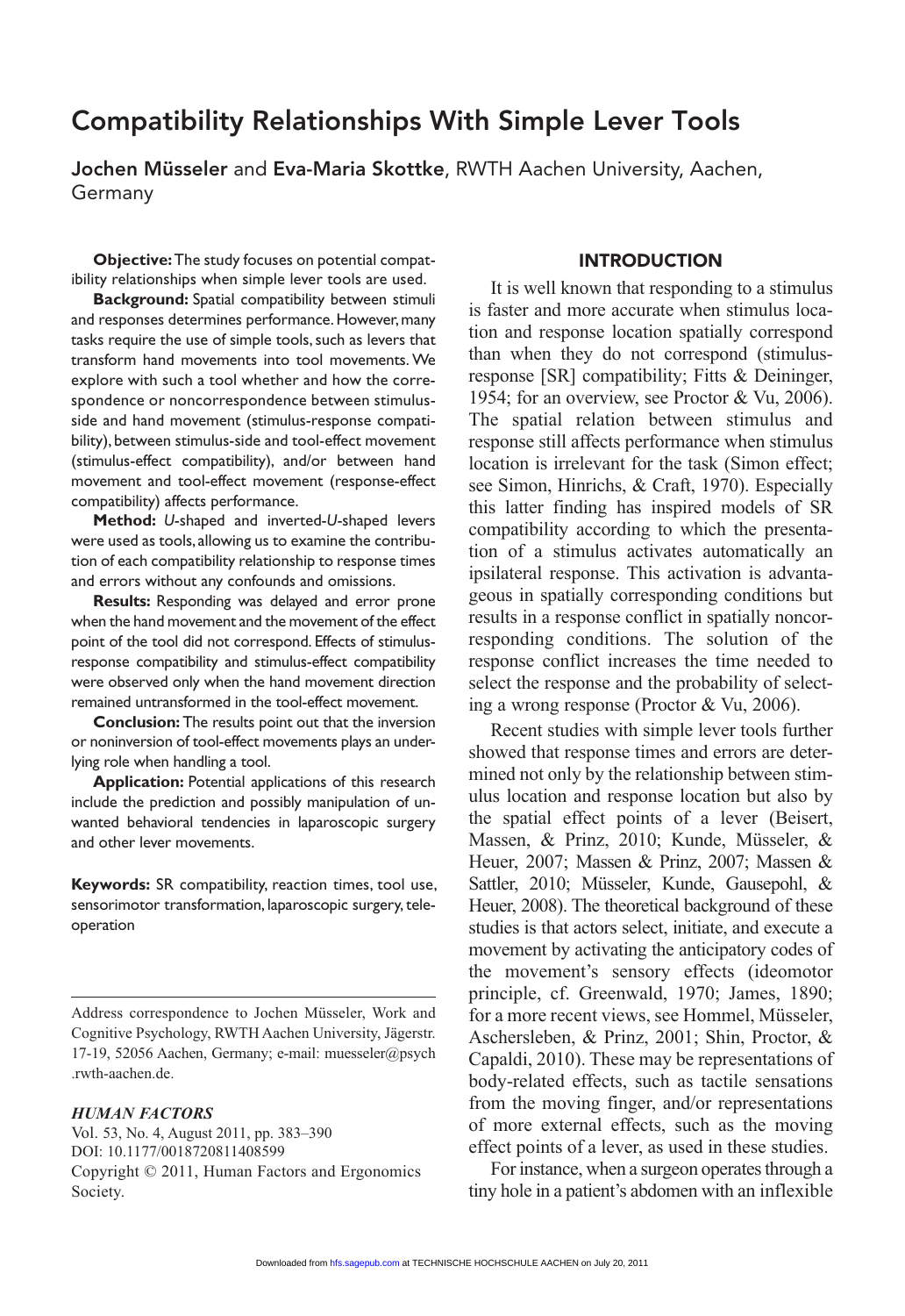

*Figure 1.* Stimulus-response (SR), stimulus-effect (SE) and response-effect (RE) relationships with the *I*-shaped lever (first and second rows) and the *T*-shaped lever (third and fourth rows). Imperative stimuli were indicated by "+" and "×," indicating to move the lever's effect point toward or away from the stimulus, respectively. Circles represent pivot points, dots the effect points of the lever.

endoscope, she or he has to move her or his hand to the left if she or he wants to move the effect point of the endoscope to the right and vice versa. Kunde and colleagues (2007) conducted experiments simulating this kind of lever movement. They used an *I*-shaped lever and participants were to move the effect point of the lever toward a stimulus or away from it, depending on the stimulus's color (comparable to a surgeon moving a laparoscopic tool toward a tissue to treat it or moving away from it to avoid damage). In an indirect control condition (Figure 1, first row right and second row left), the hand moved the lower end of the lever and affected the tip of the tool by means of a pivot point. In this case, hand and effect point of the lever moved in opposite directions. In a direct control condition, the hand was directly connected to the tip of the tool (Figure 1, first row left and second row right). Consequently, in this condition, the hand and tip of the tool always moved in corresponding directions.

One objection against the tool used by Kunde et al. (2007) was that when performing the task in the direct control condition, the pivot point of the lever is not necessary at all. Thus, this condition mimics more a simple pointing task with a stick (cf. Riggio, Gawryszewski, & Umiltà, 1986) and is therefore not comparable at all with a lever task. The *T*-shaped lever used by Müsseler and colleagues (2008) handles this objection. The tool resembles the roulette tool that croupiers use for collecting chips. It consists of a vertical rod with a grip at the bottom part of the figure and a centrally placed horizontal crossbar in the upper part. The pivot point is in the middle of the crossbar, and the tool's effect points are at the left and right ends. Consequently, when a stimulus at the upper (lower) left is presented, the grip has to be shifted to the side of the stimulus to reach or to avoid it (Figure 1, third and fourth row left).

However, when the imperative stimuli were exchanged, and participants' task was to reach with the lever at the lower left stimulus position, the lever's grip has to be shifted contrarily, that is, to the right side (Figure 1, third row right). This requirement is also the case when participants' task was to avoid, with the lever at the upper left stimulus (Figure 1, fourth row right).

Conditions with the *I*-shaped lever and the *T*-shaped lever were different in three aspects, at least: First, the *I* lever has only one effect point, and the *T* lever has two effect points. Second, stimulus locations were varied only on the horizontal dimension with the *I* lever but on the horizontal *and* vertical dimensions with the *T* lever. And third, lever-effect movements were to the right or left with the *I* lever but upward or downward with the *T* lever. Nevertheless, mean response times with both levers were amazingly consistent.

Figure 2 shows the response times when conditions of the *I* lever and *T* lever were analyzed with regard to the SR relationship and the stimulus-effect (SE) relationship. The SR relationship is the correspondence (or noncorrespondence)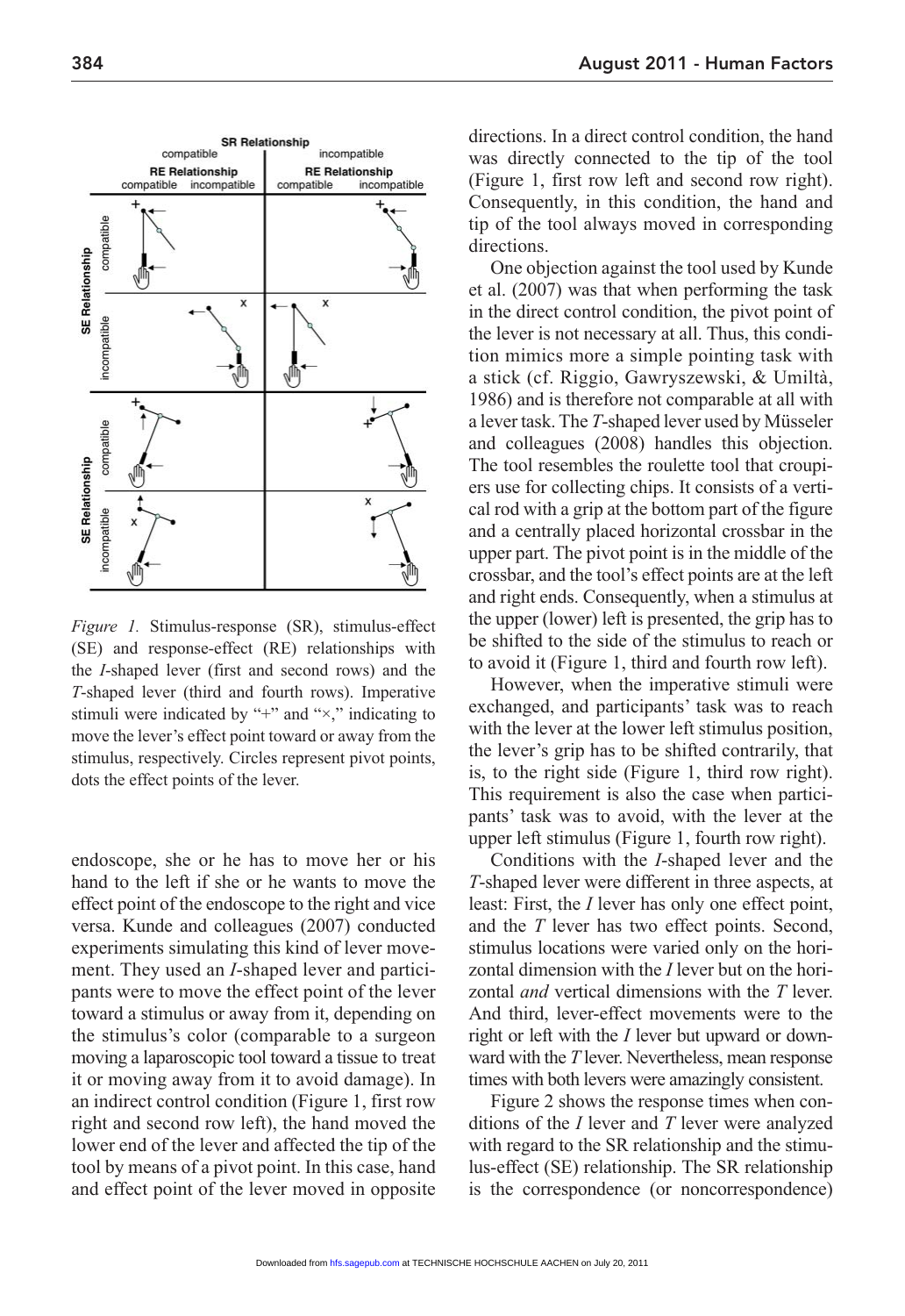

*Figure 2.* Mean reaction times of stimulus-response (SR) and stimulus-effect (SE) conditions with the *I*-shaped lever (left bars; Kunde, Müsseler, & Heuer, 2007, Experiment 1) and the *T*-shaped lever (right bars; Müsseler, Kunde, Gausepohl, & Heuer, 2008, Experiment 2). Light bars represent compatible SR relationships; dark bars represent incompatible SR relationships. Com = compatible; inc = incompatible.

between stimulus location and hand-response direction. The SE relationship is the correspondence (or noncorrespondence) between stimulus location and the direction of the lever's effect point. A compatible SE relationship represents the situation in which the lever's effect points have to reach at the stimulus; an incompatible SE relationship represents the situation in which the effect points have to be shifted away from the stimulus. The results demonstrated the advantage of SR compatible conditions with both levers but only when the SE relationship was compatible. When the SE relationship was incompatible, the SR compatibility effect was inverted. In other words, responses were faster when SR and SE compatibility matched than when they did not.<sup>1</sup>

However, Figure 1 also indicates that when the spatial effect points of the lever are taken into account, in principle, three compatibility relationships are relevant. Besides the just-mentioned SR and SE relationship, the response-effect (RE) relationship reflects the correspondence (or noncorrespondence) between hand-response direction and the direction of the spatial effect point of the lever. In other words, the RE relationship represents the compatibility between hand movement and its tool effect transformation (see also Yamaguchi & Proctor, in press).



*Figure 3.* The *U* lever (a) and the inverted-*U* lever (b) in the experiment. Imperative stimuli were "+" and "×," indicating either to move the lever's effect point toward the stimulus or to move the lever's effect point away from the stimulus, respectively. After a left or right key press, the lever turned with the next vertical retrace of the monitor immediately to the left or right end position (see Figure 4). Dotted ellipses indicated other presentation positions. The example in Figure 3a represents a trial with incompatible SR, RE, and SE. The example in Figure 3b represents a trial with incompatible SR and compatible RE and SE.

The problem with the *I* lever and the *T* lever is that they did not allow unequivocal evaluation of the contribution of SR, RE, or SE relationship to response times and errors. The reason is that Figure 1 contains empty cells and therefore confounds. For instance, with the *T* lever, SR and RE relationship were completely confounded. With the *I* lever, the RE relationships matched with the SE relationships in compatible SR conditions but mismatched in incompatible SR conditions.

The aim of the present study is to examine a tool that allows varying orthogonally SR, SE, or RE relationships. Such a tool is the *U*-shaped lever and the inverted-*U*-shaped lever, as depicted in Figure 3. Like the *T* lever, it consists of a vertical rod with a grip at the bottom part of the figure and a centrally placed crossbar in the upper part. The pivot point is in the midpoint of the horizontal rod, but the tool's effect points are at the ends of additional upward- or downwardoriented rods attached at the crossbar. This configuration allows presentation of the stimuli at four positions, each reachable by the effect points of the lever.

Figure 4 shows that the *U*-shaped lever and the inverted-*U*-shaped lever fill the complete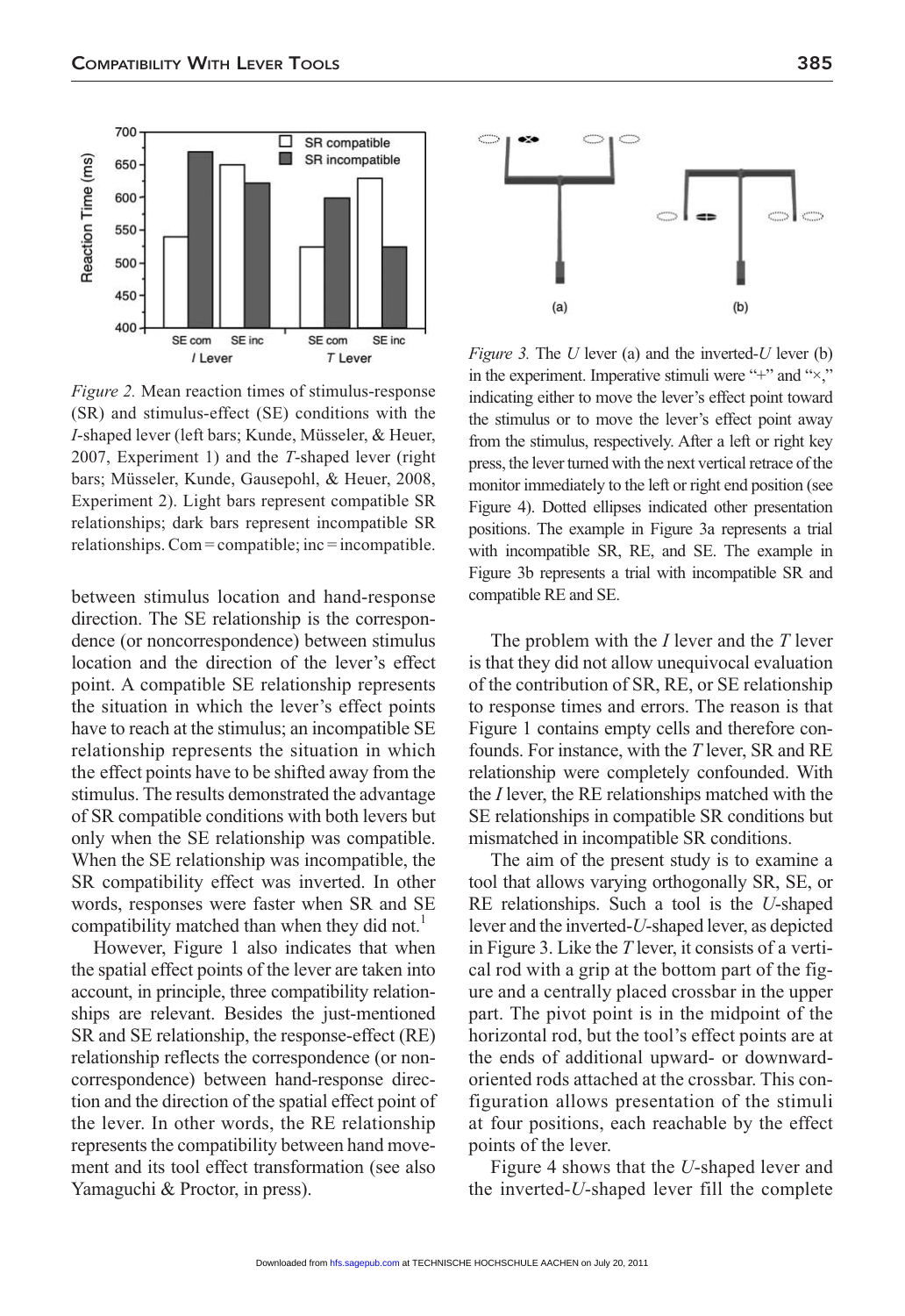

*Figure 4.* Stimulus-response (SR), response-effect (RE), and stimulus-effect (SE) relationships with the *U* lever and the inverted-*U* lever. In the figure, the imperative stimulus "+" indicated to move the lever's effect point toward the stimulus, and the imperative stimulus "×" indicated to move the lever's effect point away from the stimulus. Circles represent pivot points; dots represent the effect points of the lever.

matrix of SR, RE, and SE relationships. Thus, this tool allows for the examination of the contribution of each relationship to response times and errors without any confounds and omissions.

In the subsequent experiment, a computeranimated version of the lever is presented in which the lever "moves" virtually to the left or right in response to a left or right key press. There are mainly two reasons that led to this decision: First, a computer-animated lever is much easier to realize than a real lever. Second, simple lever movements can be assumed to reflect ballistic movements, especially when they are performed in response to a stimulus. As a demonstration, consider Figure 2, which shows amazingly consistent response times even though the study of Kunde and colleagues (2007, Experiment 1) was based on real lever movements and the study of Müsseler and colleagues (2008, Experiment 2) used key presses with a computer-animated lever (for a direct comparison of both types of levers, see Müsseler et al., 2008, Experiments 1a and 1b).

### **METHOD**

#### Apparatus and Stimuli

The experiment was carried out in a dimly lit and soundproof chamber and was controlled by an Apple Macintosh computer with Matlab software and the Psychophysics Toolbox (Kleiner, Brainard, & Pelli, 2007). Stimuli were presented on a 22-in. color CRT monitor (100 Hz refresh rate;  $1,024 \times 768$  pixels). The *U*-shaped lever and the inverted-*U*-shaped lever were threedimensionally animated with the pivot point in the mid of the horizontal axis and a virtual grip at the lower end of the vertical axis. Levers covered a visual field of 67 × 85 mm (*U*-shaped lever) and  $67 \times 67$  mm (inverted-*U*-shaped lever). Imperative stimuli were "+" and "×" presented in ellipses  $(14 \times 4 \text{ mm})$  at the left or right effect points of the lever (Figure 3). Two microswitches in front of the participants served as response keys, which were pressed with the index fingers of the right and left hand. The participant's head was placed on a chin rest 500 mm in front of the monitor.

# Design

The experiment had a 2 (SR relationship: compatible vs. incompatible)  $\times$  2 (RE relationship: compatible vs. incompatible)  $\times$  2 (SE relationship: compatible vs. incompatible) repeatedmeasures design. The *U*-shaped lever and inverted-*U*-shaped lever were presented blockwise with the sequence of blocks balanced between participants. Participants worked through 12 blocks of 40 trials, for a total of 480 trials. The first blocks with the *U*-shaped lever and the inverted-*U*-shaped lever were considered as practice trials and were not analyzed. Dependent measures were median reaction times and the percentage of incorrect responses of each participant.

# Procedure

Participants were instructed in written form prior of the experiment. Participants were informed that a left or right key press produced a left or right turn of the lever as if participants were handling the virtual grip of the lever.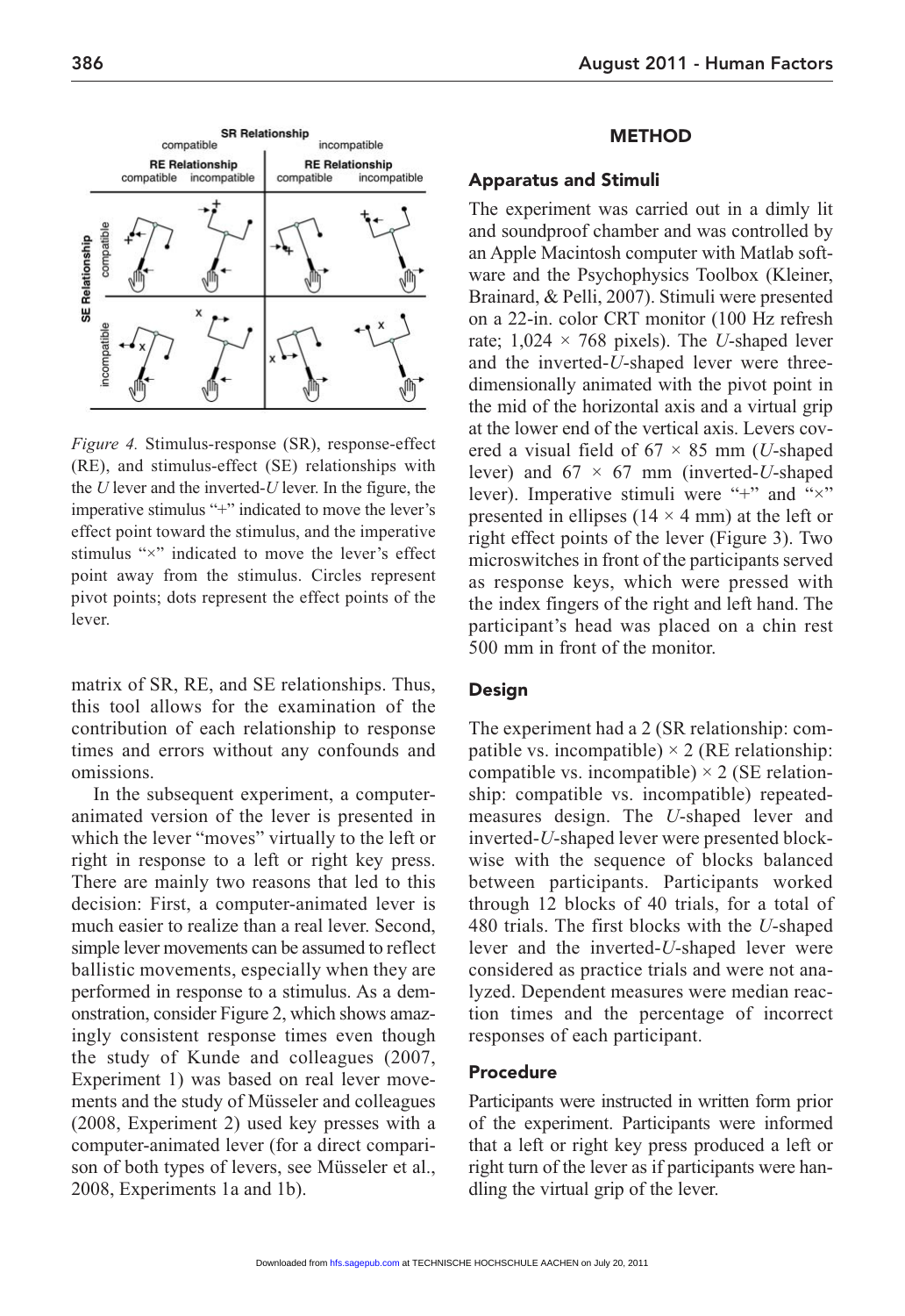

*Figure 5.* Mean reaction times and percentage errors of the stimulus-response (SR), response-effect (RE), and stimulus-effect (SE) relationships. Com = compatible; inc = incompatible. Light bars represent compatible SR relationships; dark bars represent incompatible SR relationships.

The experiment started with the presentation of the lever, which remained visible until the end of the experiment. At the beginning of each trial, the lever was in the middle position. When the imperative stimulus appeared, participants were required to press a right or left key as fast and accurately as possible according the instruction: The "+" indicated to move the lever's effect point toward the stimulus, and the "×" indicated to move the lever's effect point to the opposite side of the stimulus.

After a left or right key press, the lever turned with the next vertical retrace of the monitor immediately to the left or right end position. Thus, levers were presented only in two positions, the home position and the end position of the levers. Through the phi phenomenon, observers perceived a movement of the lever between these positions. The phi phenomenon is an optical illusion (cf. Wertheimer, 1912) in which constant movement is perceived instead of a sequence of images. The lever turned back to the home position after the release of the key. The next trial started after 1.5 s.

Error feedback (a tone of 800 Hz with a duration of 150 ms) was given if participants had made the wrong response or if reaction times were shorter than 100 ms or exceeded 2,000 ms. The experiment lasted approximately 45 min, including short breaks between blocks.

#### **Participants**

In this experiment, 10 adults (8 female, between 20 and 26 years of age, mean age 22.9 years) from RWTH Aachen University participated for pay or course credit.

#### **RESULTS**

Median reaction times and percentage of errors of each participant were entered into 2 (SR relationship: compatible vs. incompatible)  $\times$  2 (RE relationship: compatible vs. incompatible)  $\times$ 2 (SE relationship: compatible vs. incompatible) ANOVAs with repeated measurements. Results are shown in Figure 5. An effect of RE relationship was observed in the reaction time analyses,  $F(1, 9) = 7.57, p = .022, \eta_p^2 = .457, \text{ and in the}$ analysis of percentage of errors,  $F(1, 9) = 13.15$ ,  $p = .006$ ,  $p_p^2 = .594$ . Compatible RE responses were performed 107 ms faster and with 8.9% fewer errors than were incompatible RE responses (655 vs. 762 ms and 7.0% vs. 15.9%). In other words, handling a lever tool with incompatible movement-effect transformations yields increased response times and errors compared with tools with compatible movementeffect transformations.

Additionally, compatible SE responses were performed faster (694 ms) than were incompatible SE responses (724 ms), yielding a significant main effect in the reaction time analyses,  $F(1, 9)$  $= 14.99, p = .004, \eta^{2} = .625$ . However, this finding is qualified by the two-way interaction between SE and RE relationships, which was significant in the reaction time analyses, *F*(1, 9) = 15.18,  $p = .004$ ,  $\eta_p^2 = .628$ , and in the analysis of percentage of errors,  $F(1, 9) = 7.70$ ,  $p =$ .022,  $\eta_p^2$  = .461. Averaged across the SR relationship, these findings indicate that the differences in the left part of Figure 5 with RE compatible responses are more pronounced than the differences in the right part with RE incompatible responses.

Finally, the three-way interaction was significant in the reaction time analyses,  $F(1, 9) = 6.53$ ,  $p = .031$ ,  $\eta_p^2 = .420$ . This interaction reflects the finding that in the left part of Figure 5, SR compatible responses are advantageous when the SE relationship is compatible but that this compatibility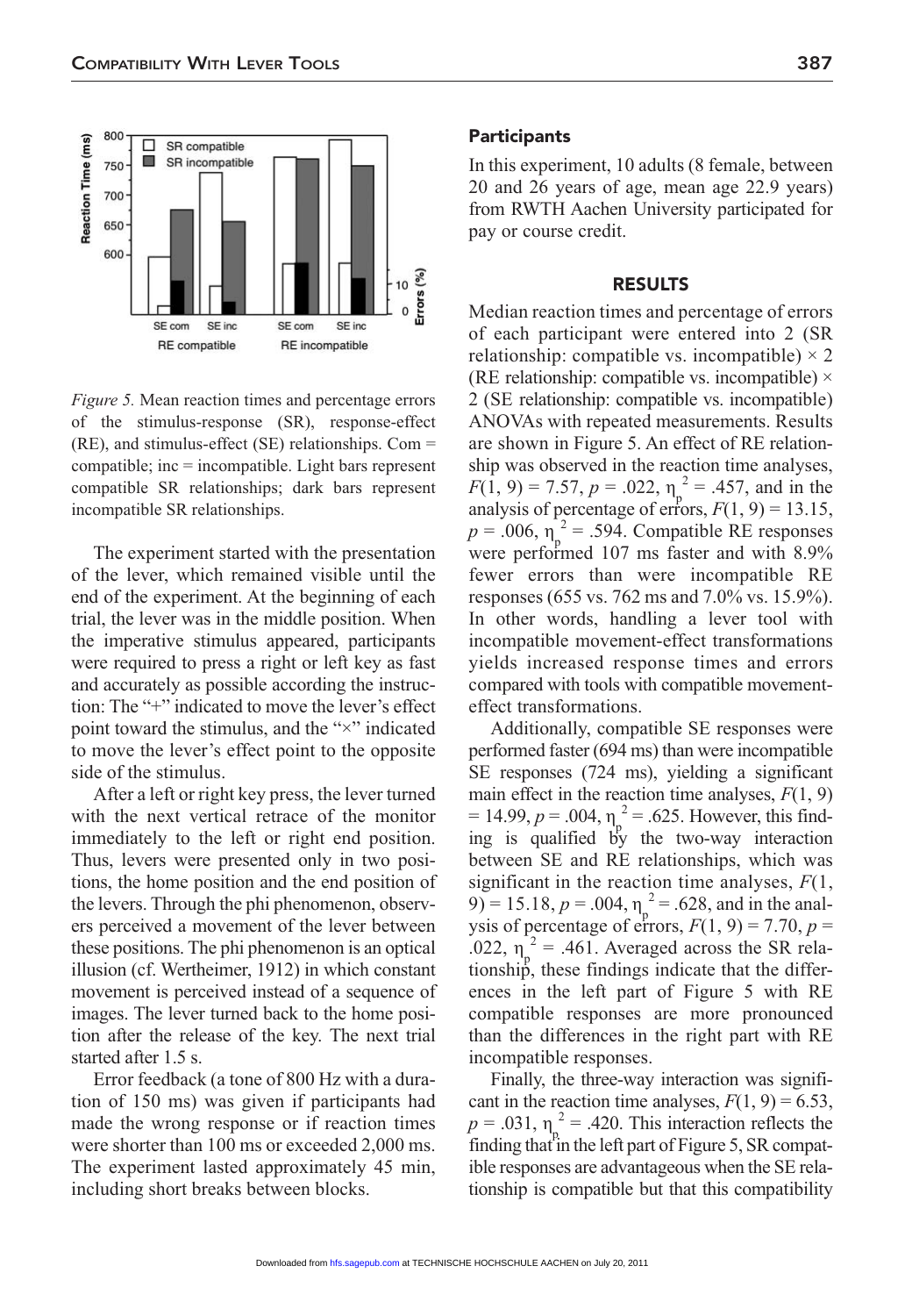effect is inverted when the SE relationship is incompatible. Only minor differences between conditions are observed in the right part of Figure 5. When compared with the left part of the figure, this yields to the significant threeway interaction. All other effects were not significant,  $p > .10$ .

# General Discussion

For the first time, to the best of our knowledge, all compatibility relationships that result from handling a simple lever tool and that comprehend the SR, SE, and RE relationships were tested in one experiment. The advantage of using the *U*-shaped and inverted-*U*-shaped levers is that it allowed us to examine the contribution of each relationship to response times and errors without any confounds.

Three main results were observed. First, reaction times and errors were drastically increased with incompatible RE relationships compared with compatible RE relationships. Incompatible RE relationships comprise conditions with the *U* lever; compatible relationships, with the inverted-*U* lever. The main difference between these conditions is that with the *U* lever, the hand movement is transformed to an inverted tooleffect movement, whereas with the inverted-*U* lever, the hand movement direction remains untransformed in the tool-effect movement. It is already known that the inversion of the tooleffect movement has important consequences for the time needed to initiate a movement (e.g., Kunde et al., 2007; Massen & Sattler, 2010; Müsseler et al., 2008), but what the present study adds is that this effect overrules all other relationships.

Second, compatible SE responses were performed faster than incompatible SE responses. Obviously, it is easier to reach with the levers' effect points at the stimulus than to shift the effect points to the contrary side. Similar findings have been observed with tools (e.g., Kunde et al., 2007) and without tools, for instance, when approach behavior is contrasted with avoidance behavior (Rinck & Becker, 2007). However, the present finding has to be discussed with regard to the significant interaction between SE and RE and the significant three-way interaction. These interactions came about by the substantial differences within compatible RE conditions (left bars of Figure 5), whereas only minor differences were observed within incompatible RE conditions (right bars in Figure 5).

Obviously, when the transformation between hand movement and tool effect is incompatible, and thus hand movement direction is inverted by the tool (i.e., fulcrum effect; Gallagher, McClure, McGuigan, Ritchie, & Sheehy, 1998), SR and SE relationships are overruled, but come to the fore when hand movement and tool-effect movement match.

Third, when handling a tool, an advantage of the compatible SR relationship was observed only when the SE and RE relationships were also compatible. In all other combinations with the SE and RE relationships, either the SR relationship proved to be irrelevant or the incompatible relationship was even better than the compatible SR relationship. This finding indicates that the spatial SR mapping is by far not that dominant, as traditional compatibility research suggests at least not when a lever is used.

The sequence stimulus  $\rightarrow$  response  $\rightarrow$  effect is not an invention of tool use. For instance, the extension of the stimulus  $\rightarrow$  response sequence has already been formulated in the ideomotor principle, which holds that anticipations of action effects fulfill a generative function in motor control (see Introduction). The critical point in the present context is that whenever a tool is used, actors' intentions are usually directed to the tool's effect points. As a consequence, actors are less aware of their performed hand movements—at least when the tool works with moderate transformations (e.g., Müsseler & Sutter, 2009; Rieger, Knoblich, & Prinz, 2005; Sülzenbrück & Heuer, 2009). In this vein, computer users often do not realize the transformations between mouse and cursor movement on the display (Sutter, Müsseler, & Bardos, 2010). With moderate transformations and thus compatible RE relationships, the information processor seems to work in an automated manner, which allows for additional automated SR and SE effects.

However, when inverse transformations between hand and tool movement and thus incompatible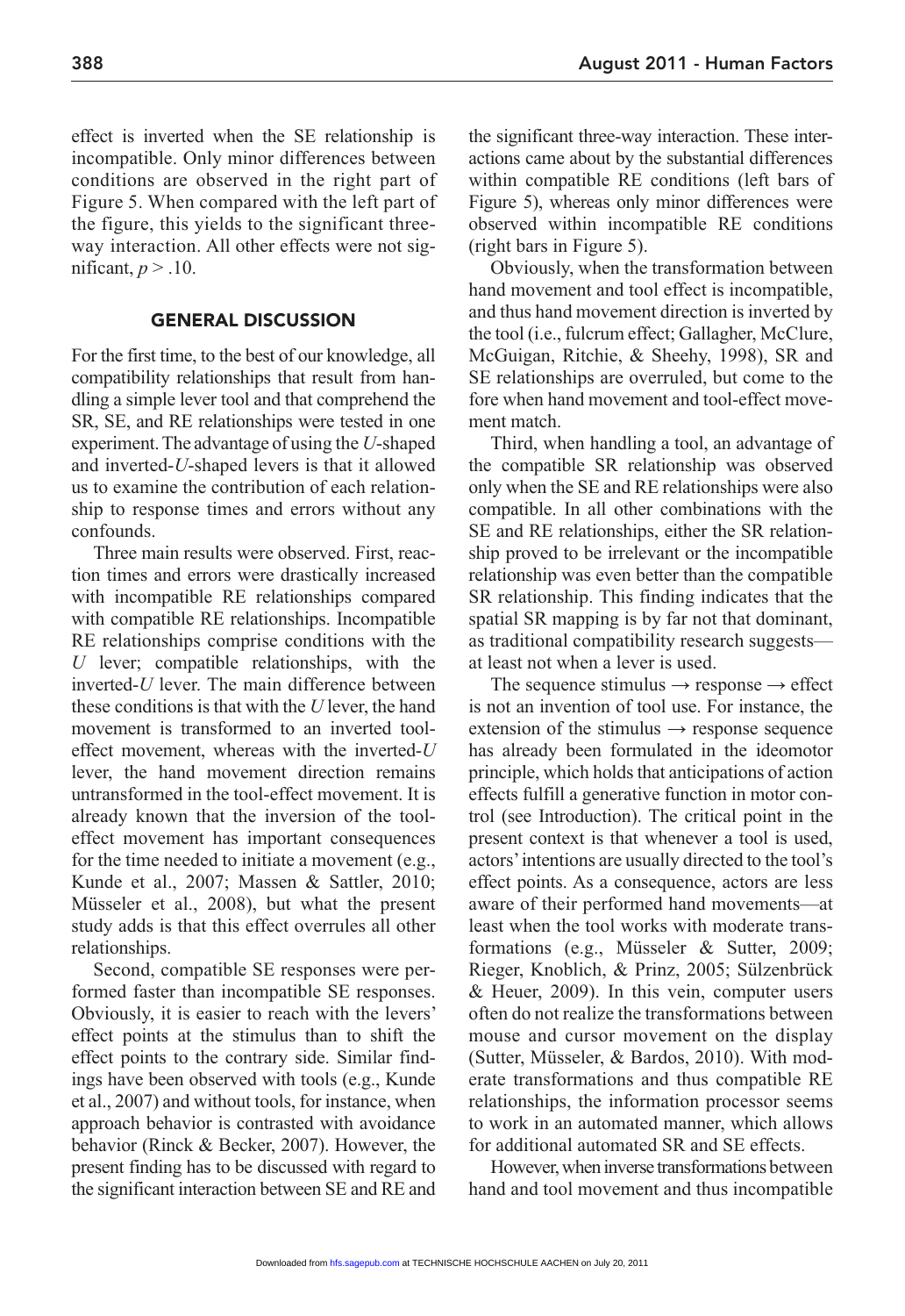RE relationships are introduced, tool demands require much more attention to control hand movements (e.g., McLaughlin, Rogers, & Fisk, 2009; Rogers, Fisk, McLaughlin, & Pak, 2005; Sutter & Müsseler, 2010). It is likely, then, that the automated processes of motor control are overruled by the intentional processes, which are slow and nevertheless error prone.

# **CONCLUSION**

With regard to the applied implications of the present results, users of lever tools with inverse transformations between hand and tool movements should be aware of the substantial costs in reaction times and errors, which are most relevant in security-relevant situations. For instance, grasping a steering wheel at its bottom is probably hazardous, as in these situations, hand and car move in opposite directions. Evidence for this possibility was reported by Proctor, Wang, and Pick (2004) but only when the responses were coded relative to the handreferenced frame and not when responses were coded relative to the distal action effects (i.e., when the wheel controlled a visual cursor). The present results show, moreover, that problems with laparoscopic tools originate presumably from the inverse transformation necessary to control the handles and the effects points of the surgical instrument. A still-open question is whether such costs could be abolished by reinverted visual feedback of the tool-effect movements (e.g., on a control monitor).

# Acknowledgments

We wish to thank Markus Röwenstrunk for carrying out the experiment and Debbie Wang, Robert Proctor, and an anonymous reviewer for their helpful comments and suggestions on a previous version of the article. This work was supported by a grant from the Deutsche Forschungsgemeinschaft to the first author (Su 494/4).

#### **NOTE**

1. In the study by Kunde, Müsseler, and Heuer (2007), data were originally analyzed with regard to stimulus-effect relationship and response-effect relationship. To compare both studies, the present analyses contrasts stimulus-response relationship with stimulus-effect relationship.

#### **KEY POINTS**

- All compatibility relationships that result from handling a simple lever tool and that comprehend the spatial relationships between stimulus and hand response, between stimulus and the tool's effect point, and between hand response and the tool's effect point were tested in one experiment.
- Performance was worst when the hand response was transformed to an inverted tool-effect movement.
- When handling a lever, an advantage of the compatible stimulus-response relationship was observed only when the stimulus-effect and response-effect relationships were also compatible.
- In all other combinations, either the stimulusresponse relationship proved to be irrelevant or the incompatible relationship were even better than the compatible stimulus-response relationship.

#### **REFERENCES**

- Beisert, M., Massen, C., & Prinz, W. (2010). Embodied rules in tool use: A tool-switching study. *Journal of Experimental Psychology: Human Perception and Performance*, *36*, 359–372.
- Fitts, P. M., & Deininger, M. I. (1954). S-R compatibility: Correspondence among paired elements within stimulus and response codes. *Journal of Experimental Psychology*, *48*, 483–492.
- Gallagher, A. G., McClure, N., McGuigan, J., Ritchie, K., & Sheehy, N. P. (1998). An ergonomic analysis of the fulcrum effect in the acquisition of endoscopic skills. *Endoscopy*, *30*, 617–620.
- Greenwald, A. G. (1970). Sensory feedback mechanisms in performance control: With special reference to the ideo-motor mechanism. *Psychological Review*, *77*, 73–99.
- Hommel, B., Müsseler, J., Aschersleben, G., & Prinz, W. (2001). The theory of event coding (TEC): A framework for perception and action planning. *Behavioral and Brain Sciences*, *24*, 869–937.
- James, W. (1890). *The principles of psychology*. New York, NY: Holt.
- Kleiner, M., Brainard, D., & Pelli, D. (2007). What's new in Psychtoolbox-3? *Perception*, *36*(Suppl.), 14.
- Kunde, W., Müsseler, J., & Heuer, H. (2007). Spatial compatibility effects with tool use. *Human Factors*, *49*, 661–670.
- Massen, C., & Prinz, W. (2007). Programming tool-use actions*. Journal of Experimental Psychology: Human Perception and Performance*, *33*, 692–704.
- Massen, C., & Sattler, C. (2007). Bimanual interference with compatible and incompatible tool transformations. *Acta Psychologica*, *135*, 201–208.
- McLaughlin, A. C., Rogers, W. A., & Fisk, A. D. (2009). Using direct and indirect input devices: Attention demands and agerelated differences. *ACM Transactions on Computer-Human Interaction (TOCHI)*, *16*, 1–15.
- Müsseler, J., Kunde, W., Gausepohl, D., & Heuer, H. (2008). Does a tool eliminate spatial compatibility effects? *European Journal of Cognitive Psychology*, *20*, 211–231.